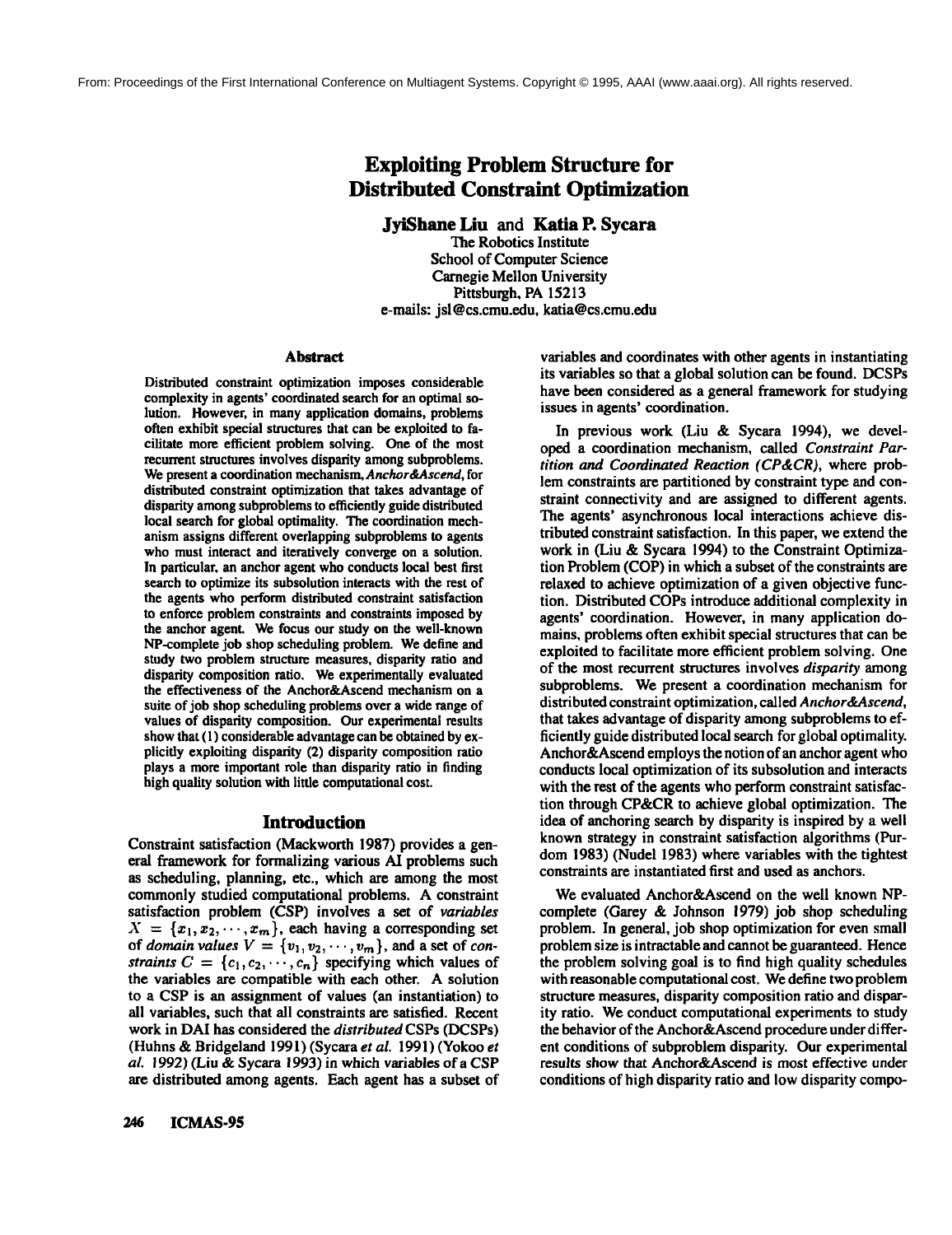sition ratio. Exploiting these disparity measures to structure distributed coordination for constraint optimizations results in solutions of high quality with little computational cost. The results attest to the considerable advantage of exploiting problem structure in designing coordination mechanisms for distributed problem solving.

## **Job Shop** Scheduling

Job shop scheduling (French 1982) involves synchronization of the completion of  $m$  jobs on  $n$  resources (machines). Each job  $J_i$  is composed of a sequence of activities (operations)  $a_{ij}$ ,  $j = 1, ..., n$ , and can only be processed after its release date  $RD_i$ . Each activity  $a_{ij}$  has a specified duration *dur<sub>ij</sub>* and requires the exclusive use of a designated resource for the duration of its processing. The problem (hard) constraints of job shop scheduling include (1) *activity temporal precedence* constraints, i.e., an activity must be finished before the next activity in the sequence for that job can be started, (2) *release date* constraints, i.e., the first activity of a job can only begin after the release date of the job, and (3) *resource capacity constraints,* i.e., resources have only unit processing capacity. A solution of the job shop scheduling problem is a feasible schedule, which assigns start times  $st_{ij}$  to each activity  $a_{ij}$ , that satisfies all problem constraints.

One of the commonly used objective function is the *weighted tardiness* in which each job is assigned a due date *DDi* (soft constraints) and a tardiness weight *wi* that introduces penalty if the job is finished later than *DDi. The* tardiness  $tard_i$  of a job  $J_i$  is either 0, when  $J_i$  is finished earlier than  $DD_i$ , or a distance between  $DD_i$  and the finish time of the last activity of  $J_i$ , when  $J_i$  is finished later *than*  $DD_i$ *, i.e.,*  $\text{tar}d_i = \max[0, (\text{st}_{in} + \text{dur}_{in} - DD_i)],$ where  $st_{in}$  is the start time of the last activity  $a_{in}$  in job  $J_i$ . The weighted tardiness cost  $c_i$  of a job  $J_i$  is the tardiness *tard*; of the job multiplied by its tardiness weight  $w_i$ , i.e.,  $c_i = \text{tard}_i \times w_i$ . An optimal solution is a feasible schedule that minimizes the overall weighted tardiness cost,  $C = \sum_{i=1}^{m} c_i$ , where m is the number of jobs. Because of its tremendous complexity, job shop scheduling has been considered as one of the most difficult CSPs/COPs (Fox Sadeh 1990).

Since each job  $J_i$  is assigned a release date  $RD_i$ , a due date *DDi,* and together with the temporal precedence constraints between activities in the job, the notion of the *earliest/latest start times* (est<sub>ij</sub>, lst<sub>ij</sub>) of an activ*ity*  $a_{ij}$  arises, in which  $est_{ij} = RD_i + \sum_{k=1}^{j-1} dur_{ik}$  and  $1st_{ij} = DD_i - \sum_{k=j}^{n} dur_{ik}$ . In order for a job  $J_i$  to be processed *after RD<sub>i</sub>*,  $a_{ij}$  must not start earlier than est<sub>ij</sub> (a hard constraint). In order for the job to be finished *before*  $DD_i$ *,*  $a_{ij}$  should not start later than  $lst_{ij}$ . In job shop scheduling COPs with tardiness as objective function, *DDi* (and  $lst_{ij}$ ) are relaxed. Note that whether a job would be finished before its due date depends only on the start time of the last activity *ain* of the job.

In this paper, we focus on the *bottleneck job shops.* According to the definition given in (Morton & Pentico 1993), a bottleneck job shop is a subset of job shops in which jobs visit every resource exactly once. While their visiting sequences on other resources differ from each other, every job visits a bottleneck resource at the same sequence. In other words, every u-th activity of each job *(aiu)* requires the use of a bottleneck resource. The processing times of activities on the bottleneck are on the average longer than those for other resources creating the biggest resource contention for bottleneck resources.

The domain of bottleneck job shops naturally involves disparity among subproblems (bottleneck resources versus non-bottleneck resources). We denote a bottleneck resource as  $BR_i$ , a non-bottleneck resource as  $NBR_i$ . The average processing time  $p^i_{av}$  of a resource ( $BR_i$  or  $NBR_i$ ) is the average duration of activities requiring the use of the resource  $(B_{\mathcal{R}_i}$  or  $NBR_i$ ). In addition,  $num_b$  is the number of bottleneck resources, and *num, b* is the number of non-bottleneck resources in the shop.  $p_{AV}^b$  is the average  $p_{av}^b$  of bottleneck resources, i.e.,  $\sum_{i=1}^{num_b} p_{av}^i / num_b$ .  $p_{AV}^b$  is the average  $p_{av}^i$ of non-bottleneck resources, i.e.,  $\sum_{i=1}^{num_{nb}} p_{av}^{i}/num_{nb}$ . In order to quantify disparity in bottleneck job shops, we define two disparity characteristics as follows.

- **Disparity Ratio** is the ratio of the average  $p_{av}^i$  of bottleneck resources to the average  $p^i_{av}$  of non-bottleneck resources, i.e.,  $p_{AV}^{b}/p_{AV}^{no}$ .
- Disparity Composition Ratio is the ratio of the number of bottleneck resources to the number of resources in the shop, i.e.,  $num_b/(num_b + num_{nb}).$

Disparity ratio and disparity composition ratio are two ways to quantify the disparity structure of the bottleneck job shops. In the following sections, we present a coordination mechanism, Anchor&Ascend, that exploits disparity among subproblems to direct local search for global optimality and examine the behavior of the coordination procedure over a range of disparity structures.

### **Coordination for Optimization**

In the initial task categorization and distribution, CP&CR (Liu & Sycara 1994) for job shop constraint satisfaction assigns each resource to a *resource agent* responsible for enforcing capacity constraints on the resource, and each job to *a job agent* responsible for enforcing temporal precedence and release date constraints within the job. Resources are differentiated by comparing their average processing times. Resources with eminent average processing times are identiffed as bottleneck resources. An activity is governed by both a job agent and a resource agent, and each can change the start time of the activity in order to solve its own subproblem. Subsolutions of job agents that respect temporal precedence constraints may be partially invalidated by resource agents enforcing capacity constraints. Similarly, subsolutions of resource agents that respect capacity constraints may be partially invalidated by job agents enforcing temporal precedence constraints. Coordination information is exchanged between job and resource agents to facilitate an iterated modification process toward group convergence.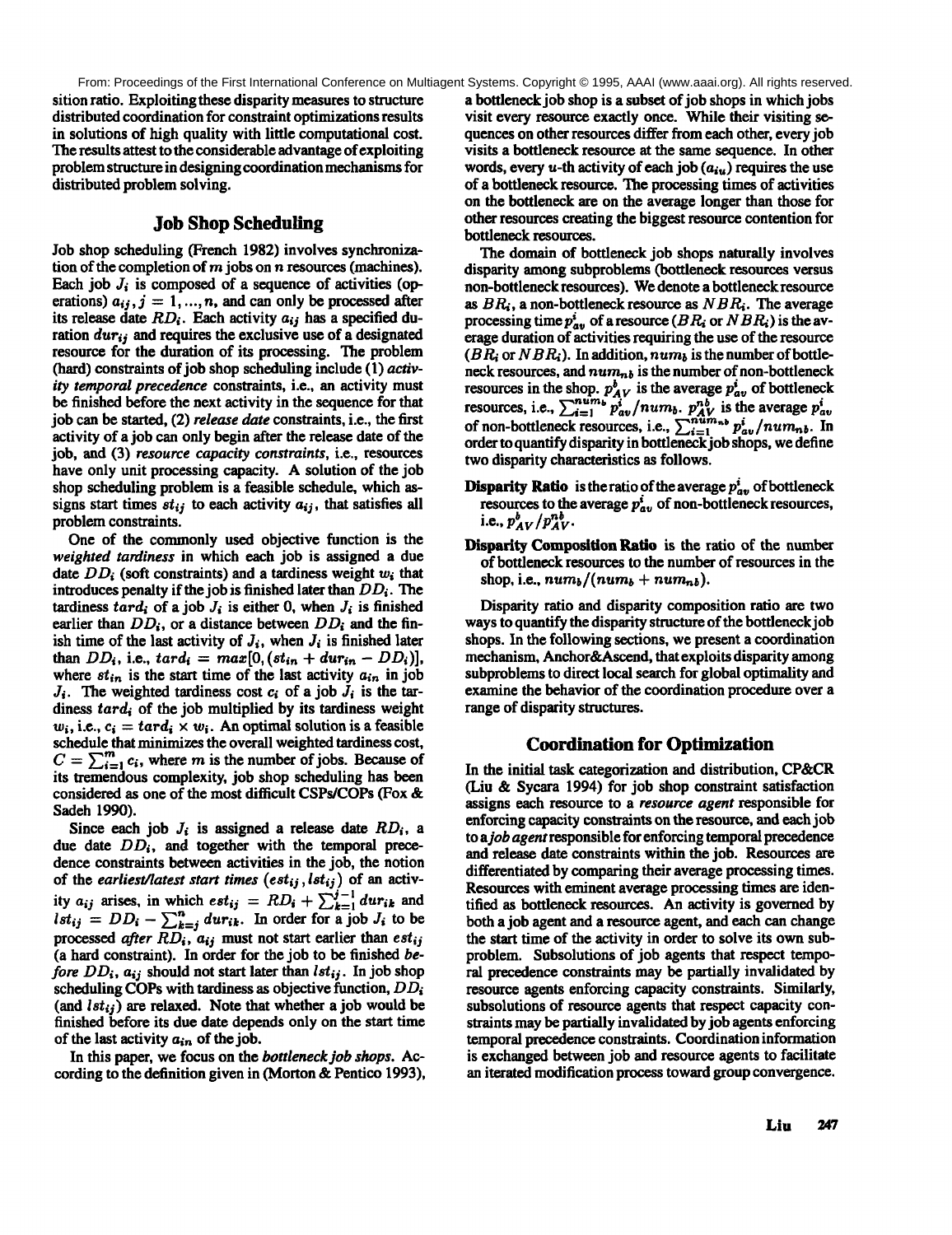From: Proceedings of the First International Conference on Multiagent Systems. Copyright © 1995, AAAI (www.aaai.org). All rights reserved.

In Anchor&Ascend, one of the bottleneck resources is selected and assigned the role of *anchor (agent)* by heuristic, e.g., the last one in jobs' processing sequence. The non-bottleneck resources together with the not selected bottleneck resources will be referred to as regular resources. Suppose every  $u$ -th activity in each job uses the selected bottleneck resource. For each job, *Ji,* we define preanchor activities to be  $\{a_{ij}\}\$ ,  $j = 1, ..., u - 1$ , the anchor activity to be  $a_{iu}$ , and post-anchor activities to be  ${a_{ij}}$ ,  $j = u + 1, ..., n$ . A valid subsolution for the anchor agent is a sequence of  $a_{iu}$  with specified start times  $st_{iu}$ , in which none of the intervals  $(st_{iu}, st_{iu} + dur_{iu})$ overlaps with others and all  $st_{iu} \geq est_{iu}$ . The local tardiness objective function for the anchor agent is, *Canehor =*  $\sum_{i=1}^{n} \{w_i \times max[0, (s_i, i-1, s_i)]\} = \sum_{i=1}^{n} c_i u_i$ , where  $c_{i\mu}$  is the cost of  $a_{i\mu}$ , m is the number of jobs and *Ist<sub>i</sub>*  $= DD_i - \sum_{k=0}^{n} dur_{ik}$ . The local cost *Canehor* is used by the anchor agent to evaluate its subsolution and estimate the global weighted tardiness cost of the current solution. In other words, we assume all the tardiness of jobs is due to tardiness on the bottleneck resource and we use  $c_{iu}$  to predict the cost  $c_i$  of the job  $J_i$  by assuming all post-anchor activities in the job will be processed with no delay, i.e.,  $st_{ij} = st_{iu} + \sum_{k=u}^{j-1} p_{ik}, i = 1, ..., m, j = u + 1, ..., n.$ Of course, any actual delay will certainly increase *ei* and increase the overall weighted tardiness cost  $C$ , i.e.,  $C_{anchor} \leq C.$ 

The assumption that *Canchor* is responsible for the tardiness cost leads to the following intuitions regarding design decisions of the Anchor&Ascend coordination procedure: (1) the anchor agent should seek to optimize its local *anchor subsolution,* (2) other agents should coordinate with the anchor agent to resolve constraint conflicts imposed by their own problem constraints and by the current anchor subsolution, and (3) the current anchor subsolution should persist as long as possible; only when it becomes apparent that, despite the efforts of the non-anchor agents to adjust their subsolutions, the current anchor subsolution cannot become compatible with the rest of the subsolution, only then should the anchor agent modify its subsolution. A modified anchor subsolution, then serves as an anchor for further problem solving. Hence, the Anchor&Ascend coordination mechanism (see Figure 1) consists of two interacting components. The anchor agent (selected bottleneck resource) conducts a local best first search to generate an anchor subsolution. This subsolution imposes additional constraints, called *anchor constraints,* on the feasible subsolutions of other agents. In particular, the assignment of  $\{st_{iu}\}\$ to  ${a_{iu}}$  in the anchor subsolution constrains pre-anchor activities  $a_{ij}$ ,  $j = 1, ..., u - 1$ , of  $a_{iu}$  to be finished before *stiu.* Therefore, for a subsolution of a non-anchor agent to be feasible and compatible with the anchor subsolution, each pre-anchor activity must respect an effective due date,  $d_{ij}=st_{iu}-\sum_{k=i}^{u-1}dur_{ik}^{-1}$ . To generate subsolutions that are feasible and compatible with the (current) anchor subsolution, all other agents (regular resources and jobs) perform asynchronous distributed constraint satisfaction using CP&CR.

A current anchor subsolution does not get changed as long as it appears possible that CP&CR can result in subsolutions that are feasible and compatible with the current anchor subsolution. Therefore,  $\{st_{iu}\}\$ in an anchor subsolution is not changed until a locally maintained history that records the number of start time changes of a preanchor activity reaches a threshold value<sup>2</sup>. In that case, when a precedence constraint violation occurs involving a pre-anchor activity, the job agent violates the effective due date anchor constraint on the pre-anchor activity in order to enforce temporal precedence constraints by changing the start time of the anchor activity to a later start time. The violation of an anchor constraint forces the anchor agent to modify its current anchor subsolution through a local search guided by local modification operators to seek another (perhaps less desirable) local optimum. The procedure repeats till a global solution that is compatible with the current local optimal anchor subsolution is found. From the distributed control viewpoint, Anchor&Ascend is a hybrid procedure. The anchor agent is activated first. After an anchor subsolution has been generated, the rest of the agents interact asynchronously using CP&CR for constraint satisfaction.



Figure 1: The Anchor&Ascend Coordination Mechanism

Anchor&Ascend controls the distributed local search for global optimization by assuming disparity among agents and going through a process of testing the feasibility of constructing a global solution based on different configurations of the anchor subsolution with *monotonically increased* objective costs. The completeness of the procedure depends on the completeness of the distributed constraint satisfaction session. Solution optimality depends on the procedure's completeness, the optimality of local optimization methods, and on how well the local anchor cost *Canchor* reflects the global objective cost. We must emphasize that in job shop scheduling there is no guarantee for optimality for most

**<sup>&</sup>lt;sup>1</sup>Note that**  $d_{ij}$  **can be either less or greater than**  $lst_{ij}$ **.** 

 $2$ The value is set experimentally. It represents the amount of effort allowed for the job agents and the regular resource agents to find a compatible solution to the current anchor subsolution.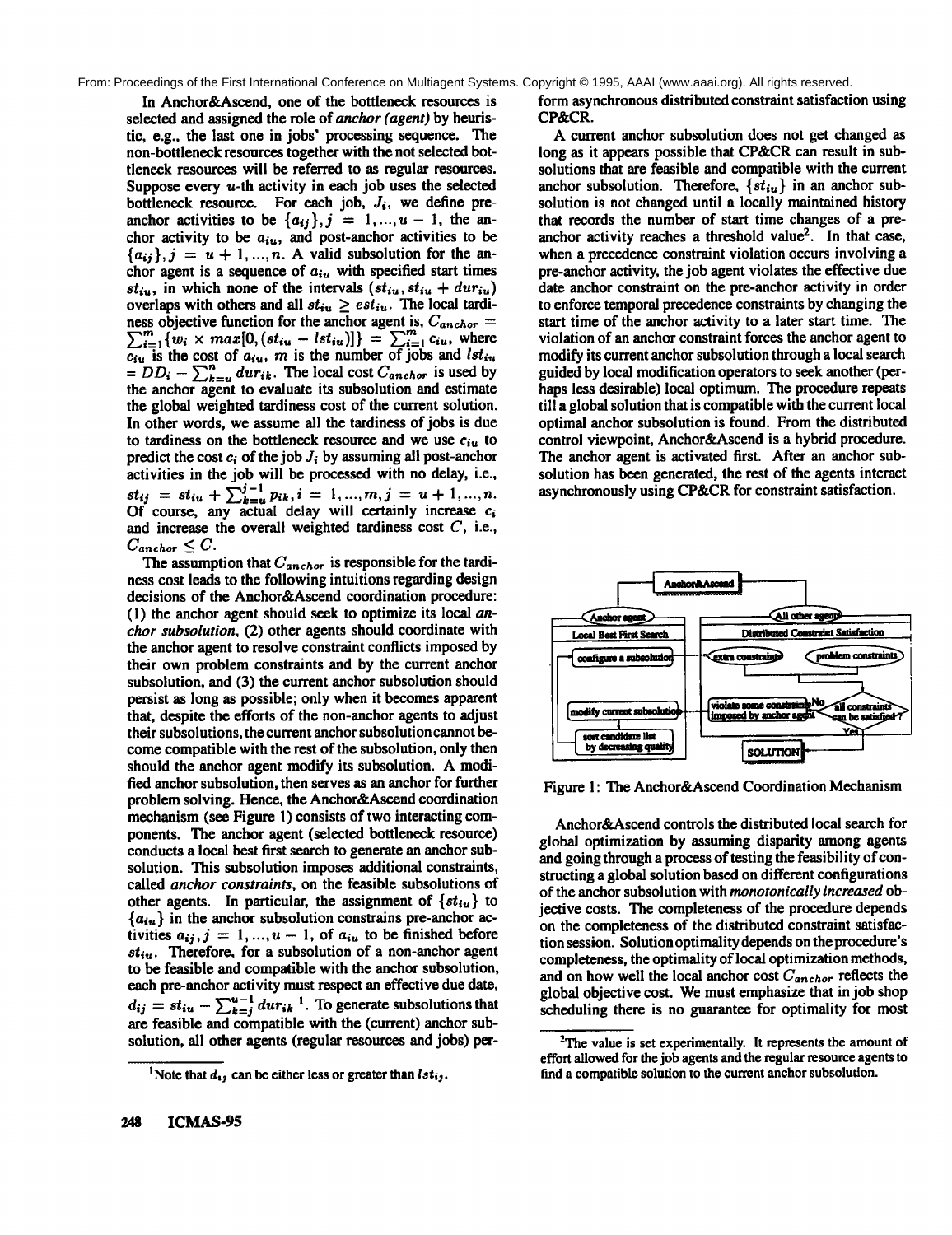objective functions. In practice, the goal is to find a high quality solution with reasonable computational cost.

In the Anchor&Ascend process, the anchor agent iteratively configures an anchor subsolution until the coordinated local interactions of all other agents result in a globally feasible solution. The amount of search (conducted by the local interactions of agents) allowed for each configuration of the anchor subsolution has a fixed limit, which is controlled by a threshold value<sup>3</sup>. Therefore, the complexity of the Anchor&Ascend process is reduced to the complexity of the iterative process of configuring anchor subsolutions. The anchor agent takes a constant time to configure an anchor subsolution. Each anchor subsolution is a processing sequence on the anchor bottleneck resource. The number of possible processing sequences is the factorial of the number of activities that use the anchor bottleneck resource. Therefore, the worst case complexity of the Anchor&Ascend approach is approximately  $m!$ , where  $m$  is the number of activities that use the anchor bottleneck resource, i.e., the number of jobs in the problem. This is considerably less than the general complexity of the job shop, which is  $(m!)^n$ , where  $n$  is the number of resources in the shop.

The following subsections present the parts of the Anchor&Ascend coordination procedure in more detail as well as experimental results that show the behavior of the procedure under different disparity conditions.

#### Initial Optimization of Anchor Subsolution

Initially, the anchor agent generates a sequence of *aiu* according to earliest start time est, i.e., *aiu* with earlier  $est_{iu}$  is earlier in the sequence. Being a highly contended resource, the bottleneck resource usually processes the sequence of  $a_{iu}$  without any slack (gap) between adjacent activities,  $a_{pu}^{k-1}$ ,  $a_{qu}^k$ , and  $a_{ru}^{k+1}$ , where the superscript  $(k-1, k, k+1)$  denotes the processing sequence on the bottleneck resource. In other words,  $st_{pu} + dur_{pu} = st_{qu}$ , and  $st_{qu} + dur_{qu} = st_{ru}$ . To optimize the sequence  $\{a_{iu}\}$  with minimal *Canehor,* the anchor agent goes through an iterative process of switching pairs of anchor activities *aiu to* reduce  $C_{anchor}$ <sup>4</sup> During this process, two heuristic subroutines<sup>5</sup>, *jump forward* and *jump backward,* are used. In jump forward (or backward) an anchor activity  $a_{iu}$  in the sequence is repeatedly moved forward (or backward) toward time origin (or time infinity) by switching with one of the preceding (or succeeding) activities to reduce *Canehor.* Given a sequence of activities,  $S = \{a_{in}^k\}$ , the subroutine is described as follows:

1. Calculate  $c_{iu}$  for each  $a_{iu}$ . Select an activity,  $a_{vu}^v$ , in S with the largest (or smallest)  $c_{pu}$ .

- 2. For each  $a_{in}^k$ , k from  $v-1$  to 1 (or from  $v+1$  to m). If *sfiu < estpu,* go to 3. Otherwise, if switching *apu* with  $a_{in}^{k}$  would reduce  $C_{anchor}$ , then switch them.
- 3. Remove  $a_{pu}$  from S. If S is empty, stop. Otherwise, go to 1.

To obtain a near optimal subsolution, the anchor agent iteratively applies the jump forward/backward subroutines to the current sequence of  $a_{iu}$  until  $C_{anchor}$  can no longer be reduced.

# Distributed Constraint Satisfaction

Once the anchor agent has generated an anchor subsolution, the non-anchor agents engage in distributed constraint satisfaction to find subsolutions that satisfy the effective due date anchor constraints imposed on pre-anchor activities as well as release date, temporal precedence and capacity constraints. Recall that a job agent's subsolution may be modified and interfered by any resource agents and vice versa. The distributed search is conducted through CP&CR, a process of coordinated local reaction of agents. The two groups of agents (resources and jobs) are iteratively activated in turn. Whenever an agent is activated, it will check and ensure the validity of its subsolution (satisfying its own constraints) by making necessary changes to the start times of the activities under its jurisdiction. In particular, when a new anchored subsolution is presented by the anchor agent, each job agent assigns start times to its activities such that pre-anchor activities are processed as soon as possible and post-anchor activities are processed immediately after the anchored activity  $a_{iu}$ , e.g.,  $st_{ij} = RD_i + \sum_{k=1}^{j-1} p_{ik}$ , for  $j = 1, ..., u-1$  $st_{ij} = st_{iu} + \sum_{k=u}^{j-1} p_{ik}$ , for  $j = u + 1, ..., n$ . Then regular resource agents are activated to resolve any capacity constraint violations followed by job agents to resolve any precedence constraint violations caused by resource agents" modification. Therefore, the global solution is repeatedly and locally modified by the agents searching for an instantiation that satisfies all constraints.

During this process, the agents exchange local views to facilitate the convergence to a global solution and to recognize the situation in which the search falls to meet anchor constraints. When a job (or resource) agent is making changes to the assignment of its activities, it takes into consideration information associated with these activities by resource (or job) agents in order to minimize the possibility of causing constraint violations for other agents. This exchange of information allows agents to coordinate their local modifications and facilitate group convergence. A very simple scenario is shown in Figure 2 where each rectangular box represents an activity with corresponding processing duration. Resource Y is the anchor agent. In (a), the anchor agent constructs the initial configuration of the anchor subsolution. In (b), each job agent assigns start times to its activities such that pre-anchor activities (AI I, A21, A31) are processed as soon as possible and post-anchor activities (AI3, A23, A33) are processed immediately after the anchored activities (AI2, A22, A32). In (c), A21 within

<sup>&</sup>lt;sup>3</sup>It is described in previous paragraph and in footnote 2.

<sup>+</sup>For other objective function (e.g., nmkespan), exact methods are available for this one machine sequencing problem. However, to guarantee optimality for weighted tardiness where no exact method is available, it requires more elaborate branch and bound procedure which is exponential in the worst case. We choose to rely on heuristics for efficiency.

<sup>&</sup>lt;sup>5</sup>Similar heuristic, pairwise interchange, is also used in neighborhood search(Morton & Pentico 1993).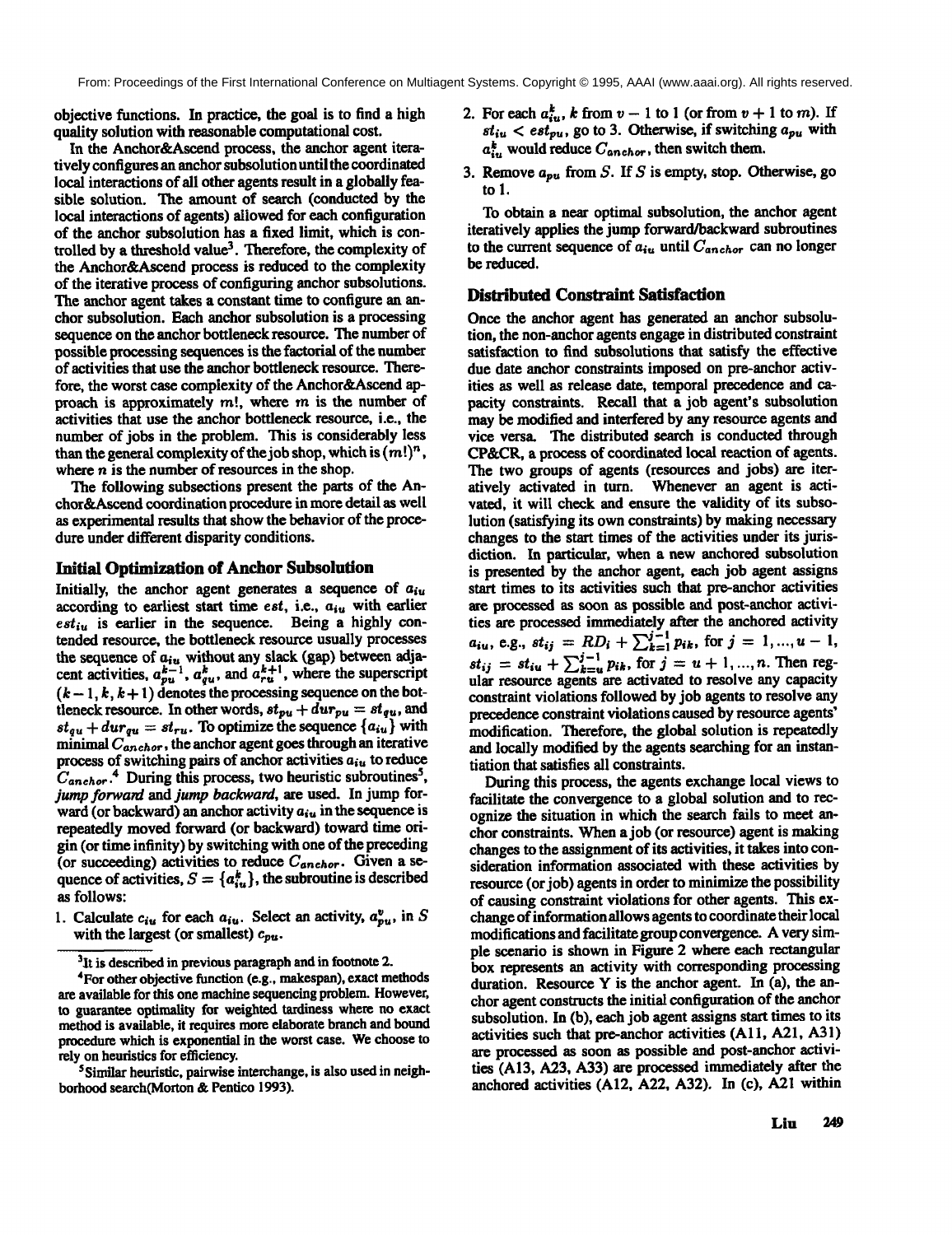From: Proceedings of the First International Conference on Multiagent Systems. Copyright © 1995, AAAI (www.aaai.org). All rights reserved.

dotted rectangular box represents the start times assigned by job agent Job2. Res.X agent finds a capacity constraint violation between A31 and A21 (shown by dotted rectangular box before conflict resolution), and changes the start time of A21. All agents are satisfied with the current instantiation of variables in (d) which represents a solution to the problem. For more details on CP&CR, see (Liu & Sycara 1993).



Figure 2: A Simplified Scenario

The iterated process continues until it becomes apparent that it is not possible to obtain a global solution consistent with the current anchor subsolution. This happens when a job agent sees that a start time change frequency threshold for an activity under its jurisdiction has been exceeded. These thresholds are maintained locally by each job agent for each activity. When the threshold has been exceeded, the job agent may violate the effective due date constraint on some pre-anchor activities by changing the start time of an anchor activity to a later time (the time when its preceding activity will be finished). As a result of the effective due date constraint violation, the anchor agent must conduct a local search to modify its current anchor subsolution.

### Modification of Anchor Subsolution

The changes to a subset of  $st_{iu}$  by a subset of job agents signal to the anchor agent that a reconfiguration of the set of  $st_{iu}$  is required. In job shop scheduling, two operators, *exchange(i, j) and right-shift(i),* have been used (Morton & Pentico 1993) (Miyashita & Sycara 1993) (Nakakuki & Sadeh 1994) to modify the processing sequence of activities on a resource. In determining the scope of applying the two operators, we consider the following: (1) since the current anchor subsolution has the minimal local objective cost, it is desirable to modify it as little as possible in order to limit the increase in the objective cost, (2) the modification should also correspond to the changes made by job agents so that new anchor subsolutions have better chance of leading to a successful constraint satisfaction session. Therefore, *right-shift(i)* is applied to only the changed anchor activity, while *exchange(i, j)* is applied to a heuristic neighborhood of the changed anchor activity.

The local search guided by application of the two modification operators generates a set of candidate anchor subsolutions. These new sequences are put into the list of candidate sequences if they do not duplicate existing sequences in the list. The list of candidate sequences is sorted by increasing local objective cost. Then the anchor agent chooses the first one (with the least cost) from the list to be the next anchor subsolution and the process of constraint satisfaction by the non-anchor agents repeats until a global solution is found where all constraints are satisfied. Since the anchor agent searches for a proper sequence with monotonically increased objective cost, the global solution represents the best solution that the Anchor&Ascend procedure can find.



Figure 3: Anchor Agent's Local Modification Operations

For example, as shown in Figure 3, let the anchor agent have a current processing activity sequence of (A,B,C,D,E,F). Suppose B was changed by a job agent to a later start time {. The anchor agent applies *right* $shift(B,f)$  to the current processing sequence. This resuits in a new sequence with gap between A and B, and all activities after B are right-shifted accordingly with B. The anchor agent also applies *exchange(i, j)* to the current processing sequence with  $i = B, C, j = i + 1, i + 2$ , and  $i = D, j = i + 1$ . In other words, exchange operations, exchange(B,C), exchange(B,D), exchange(C,D),  $exchange(C,E)$ , and  $exchange(D,E)$ , are individually performed on the current processing sequence which results in five new sequences, e.g., exchange(B,C) results in  $(A, C, B, D, E, F)$ , exchange $(C, D)$  results in  $(A, B, D, C, E, F)$ . These six applications of the two modification operators (five exchanges and one right-shift) represent a heuristic balance between minimizing cost increase (solution quality) and increasing chances of leading to successful search by other agents (search efficiency). In particular, exchange( $B, C$ ), exchange( $B, D$ ), and right-shift( $B, f$ ) directly respond to the job agent's constraint violation (unable to meet constraint imposed by the start time of B) by assigning B to later start times. Exchange $(C,D)$ , exchange $(C,E)$ , and exchange(D,E) attempt to change the condition of resource contention of regular resources such that the preceding activity of B in the job can start earlier and B can start at its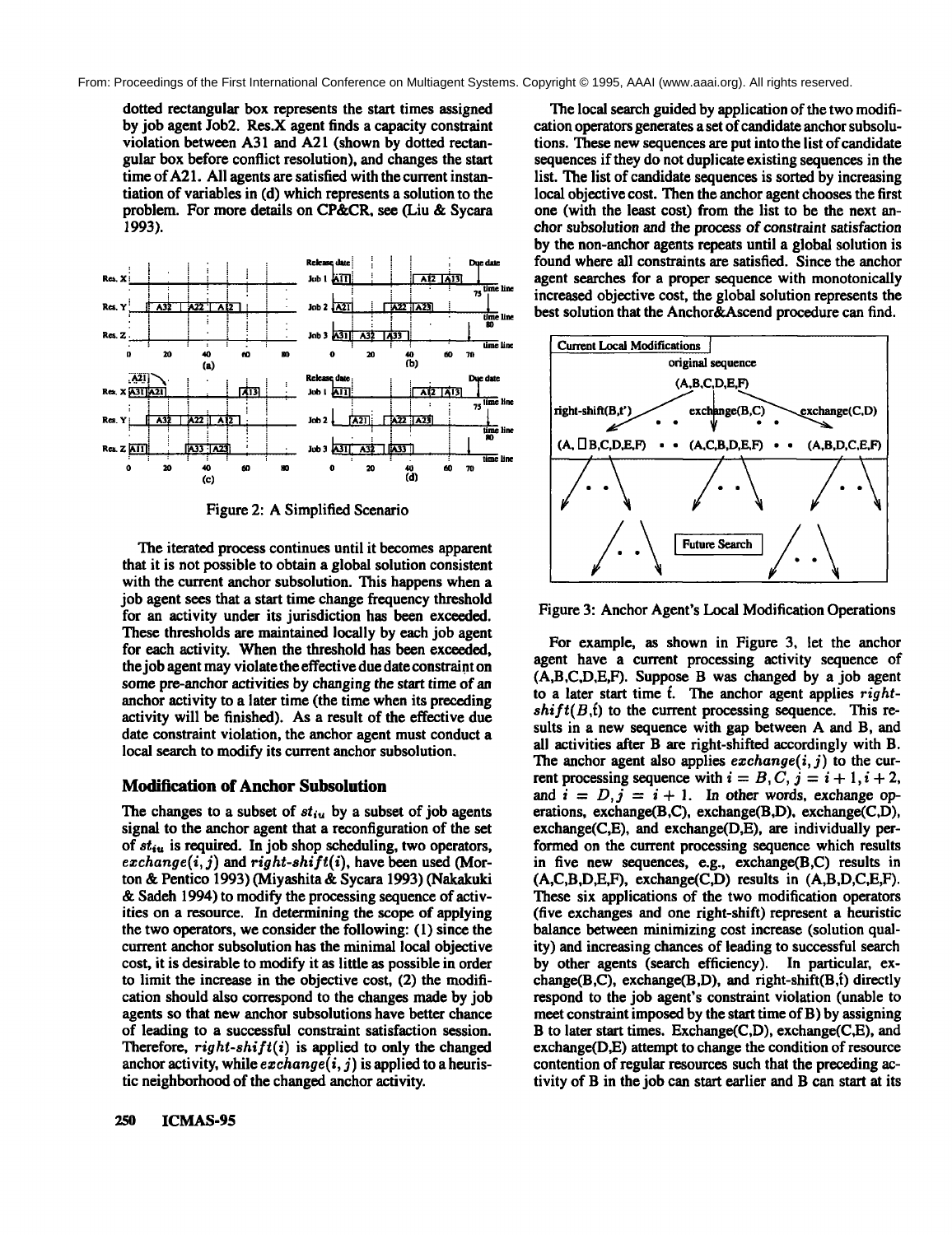original start time. For example, if one of the pre-anchor activities of C was competing with the preceding activity of B for the same resource such that the preceding activity of B could not meet its effective due date imposed by B, by exchanging C with D and moving C to a later start time, the resource may schedule the preceding activity of B being processed before the pre\*anchor activity of C so that the effective due date imposed by B can be met. When there are more than one anchor activity being changed by job agents, the anchor agent only performs modification on the subsolution resulting from the earliest changed anchor activity in order to limit cost increase.

### **Experimental Results and Evaluation**

To study the behavior of the Anchor&Ascend coordination procedures under different disparity conditions, we construct a set of test problems with disparity ratio, ranging from 1.25 to 5.0 with a granularity of 0.25, and disparity composition ratio, ranging from 0.2 to 0.8 with a granularity of 0.2. Each combination of the two parameters is represented by a subset of 10 problems that are randomly generated while controlling the disparity condition. Therefore, the problem set includes 64 subsets and a total of 640 problems. Each problem consists of 10jobs on 5 resources with 50 activities to be scheduled. The disparity ratio represents the ratio of average processing times between the subgroup of bottleneck resources and the subgroup of nonbottleneck resources. A disparity composition ratio of 0.4 means that 2 out of 5 resources are bottleneck resources. The following table specifies the sequence (in bold) of using bottleneck resources in the job for each disparity composition ratio. For example, in the disparity composition ratio of 0.4, the second activity uses the first bottleneck resource, the fourth activity uses the second bottleneck resource, in each job. In cases of more than one bottleneck resources, the Anchor&Ascend mechanism requires the selection of a particular bottleneck resource as the anchor agent. Analytically, selection of a later bottleneck resource would improve the solution quality (tighter control due to less downstream processing) but would certainly demand more computational cost (harder for the distributed constraint satisfaction session). This is verified by our partial experimental results in the case of two bottleneck resources. In this study, the latest bottleneck resource is selected to be the anchor agent.

| disparity composition ratio | sequences in the job |
|-----------------------------|----------------------|
| 9.2                         | 12345                |
| 0.4                         | 12345                |
| 0.6                         | 12345                |
|                             | 12345                |

Experimental results are evaluated by both computational cost and solution quality. We use the total number of states<sup>6</sup> the anchor agent explored before a global solution is found as an estimate of the computational cost. CPU times of (1 100 300 500) states explored approximately correspond to (0.5 22 105 420) seconds in Common Lisp implementation on an HP-715/100 workstation. For problems of high disparity composition ratio and low disparity ratio, the anchor agent usually needs to explore a large number of states before a solution can be found. In order to keep the experimentation in a reasonable time frame, we set a limit of 500 states upon which the procedure would terminate even if a global solution has not been found. Solution quality of Anchor&Ascend  $(S_A)$  is evaluated by comparing to that of naive First Come First Serve (FCFS)<sup>7</sup> dispatch rule  $(S_F)$  and indicated by an improvement measure,  $(S_F-S_A)/S_F$ . As a more serious evaluation, solution quality of Anchor&Ascend is also compared to that of X-R&M heuristic dispatch rule (Morton & Pentico 1993), which is well respected and widely used in the Operation Research community for weighted tardiness problems. For each subset of problems representing a combination of a disparity ratio and disparity composition ratio, an average computational cost and an average solution quality are obtained from results of 10 problems in the subset. For problems that were not solved within 500 states, a computational cost of 500 states is included in calculating the average computational cost, while not contributing to the average solution quality.



Figure 5 # of problems solved within 500 states



Figure 4 shows the computational cost over a range of combinations of disparity ratio and disparity composition ratio. Generally, computational cost increases with increasing disparity composition ratio and/or decreasing disparity ratio. Anchor&Ascend is especially effective for problems of disparity composition ratio of 0.2 (1 bottleneck resource out of 5 resources) and disparity ratio of 1.75 and above, finding a solution of high quality (see Figures 6 and 7) within

<sup>&</sup>lt;sup>6</sup>Each state represents a configuration of the anchor agent's subsolution.

 $<sup>7</sup>$  Activity with the earliest ready time is dispatched first.</sup>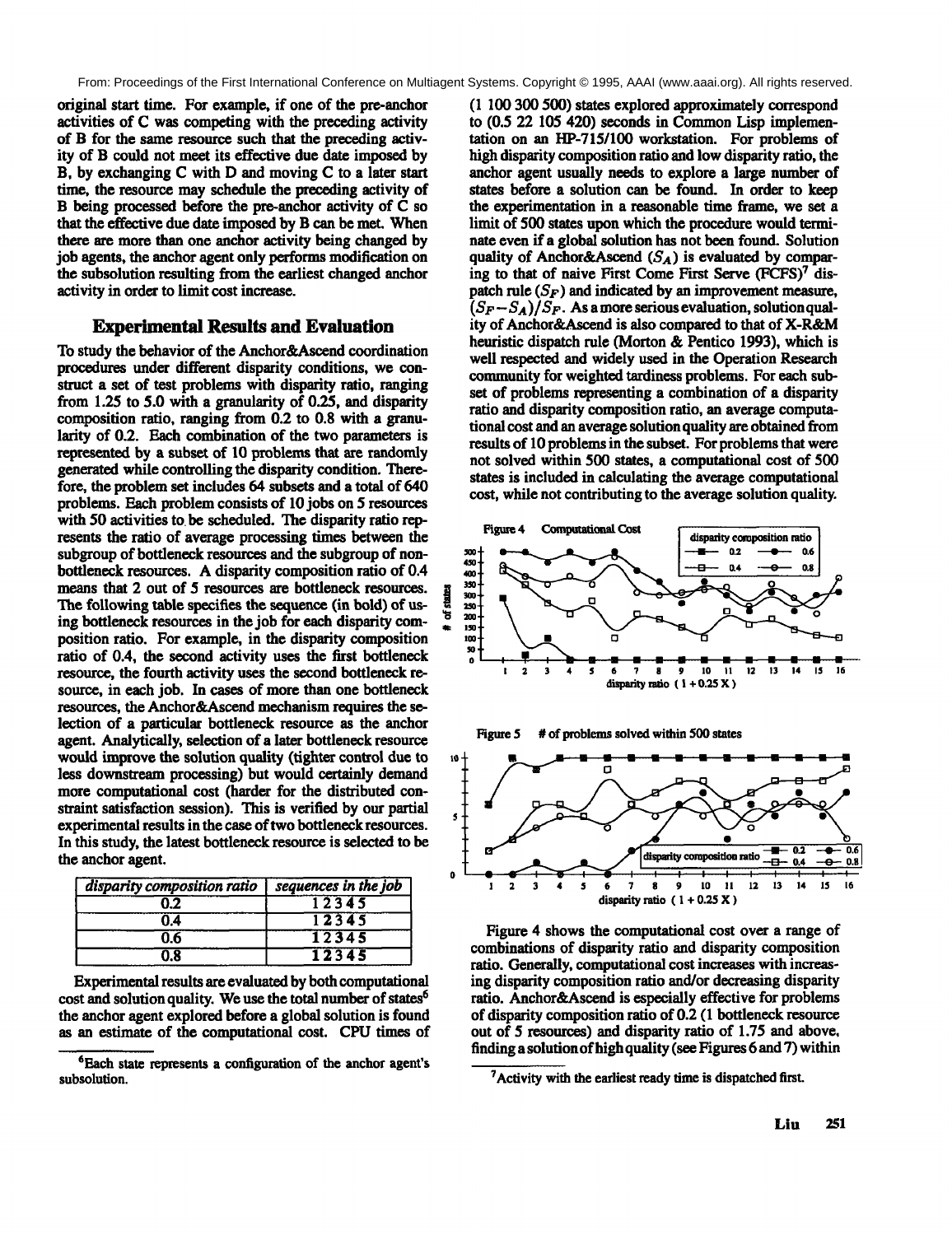From: Proceedings of the First International Conference on Multiagent Systems. Copyright © 1995, AAAI (www.aaai.org). All rights reserved.<br>I **second and mostly in 1 state. The results on the computa- ratio generally resu** tional cost also suggest that Anchor&Ascend is less applicable to problems with disparity composition ratio higher than 0.4. Figure 5 shows the number of problems solved within 500 states in each subset. The number generally decreases with an increase in disparity composition ratio and a decrease in disparity ratio. The percentage of problems of disparity composition ratio (0.2 0.4 0.6 0.8) that were solved within 500 states are (97 66 34 48) percents, respectively.



Figure 6 depicts the solution quality obtained by Anchor&Ascend comparing to that of FCFS. In general, solutions obtained by Anchor&Ascend have an improvement of 50 to 60 percents over that of FCFS. Solution quality of problems with disparity composition ratio of 0.6 and 0.8 has more variations and is less conclusive since the number is obtained from an average of fewer solved problems (since more problems need more than 500 states to solve). In addition, lower disparity composition seems to facilitate higher solution quality. However, no obvious relation between solution quality and disparity ratio is observed. Figure 7 depicts the solution quality obtained by Anchor&Ascend comparing to that of X-R&M. Most problems have an improvement of 5 to 20 percents over that of X-R&M. Relation of solution quality with disparity composition ratio and disparity ratio can not be drawn from this comparison because X-R&M is a parameterized heuristic dispatch rule and requires a trial of optimal values of parameters for different scheduling conditions. We use the same values of parameters through out the experiments.

In general, our experiments show that Anchor&Ascend is most effective in high disparity ratio and low disparity composition ratio, in which solutions of very good quality can be easily obtained with little computational cost. No obvious relation is observed between the solution quality and the disparity ratio, although an increase in disparity composition

ratio generally results in a decrease in solution quality. In addition, disparity composition ratio is more important than disparity ratio in the applicability of Anchor&Ascend. The experimental results seem to indicate a cutoff value of 0.4  $(\leq 0.4)$  as the disparity composition ratio in the applicability of Anchor&Ascend.

### **Discussion**

The Anchor&Ascend approach revolves around disparity among subproblems and the subsequent dominance effects on solution construction and global optimality. We expected the approach to be most effective in problems that exhibit extreme disparity among subproblems, e.g., low disparity composition ratio and/or high disparity ratio. For a given problem under condition of low disparity composition ratio, there are few agents with dominance effects on solution construction. For low disparity composition ratio, the amount of interactions required to construct a feasible global solution is much less extensive. This also implies that disparity ratio (relative task difficulty between agent categories) has only secondary effect on problem solving efficiency as compared to disparity composition ratio. The experimental results confirm our theoretical analysis. However, the scope of applicability of Anchor&Ascend exceeds our original expectation. We were surprised that the approach is able to solve even partial sets of problems with high (0.6 and 0.8 in the range of 0.2 to 0.8) disparity composition ratio with moderate computational cost. In addition, disparity ratio can be as low as 1.25 (in the range of 1.25 to 5.0) for the approach to work. Overall, the experimental results attest to the considerable advantage of exploiting problem structure in designing coordination mechanisms for distributed problem solving.

An additional, perhaps, even more interesting finding in our experiments is related to the bimodal characteristics of most NP-complete problems. (Cheeseman, Kanefsky, Taylor 1991) conducted a study on constraint satisfaction problems and showed that there is at least an "order parameter" that separates problems into regions of solvability. It was conjectured that constraint optimization problems might exhibit similar phase transition. Essentially, the Anchor&Ascend approach iteratively attempts to solve a series of constraint satisfaction problems until it succeeds. In our experimental results, we noticed that problems tend to diverge into subsets that are either easy or hard to solve. The tendency of divergence is more evident at high disparity composition ratio and low disparity ratio where Anchor&Ascend is less effective. This observation provides empirical evidence to the phase transition property of NPcomplete optimization problems.

Finally, our approach and the experimental results also enrich the practice of job shop scheduling where consideration of shop conditions has been focused on the number of bottlenecks, resource utilization rate, and job tardy factor. We provide two additional measures of shop conditions that emphasize the relative Ioadings on shop resources. Our experimental results show that these two parameters (disparity composition ratio and disparity ratio) can allow us